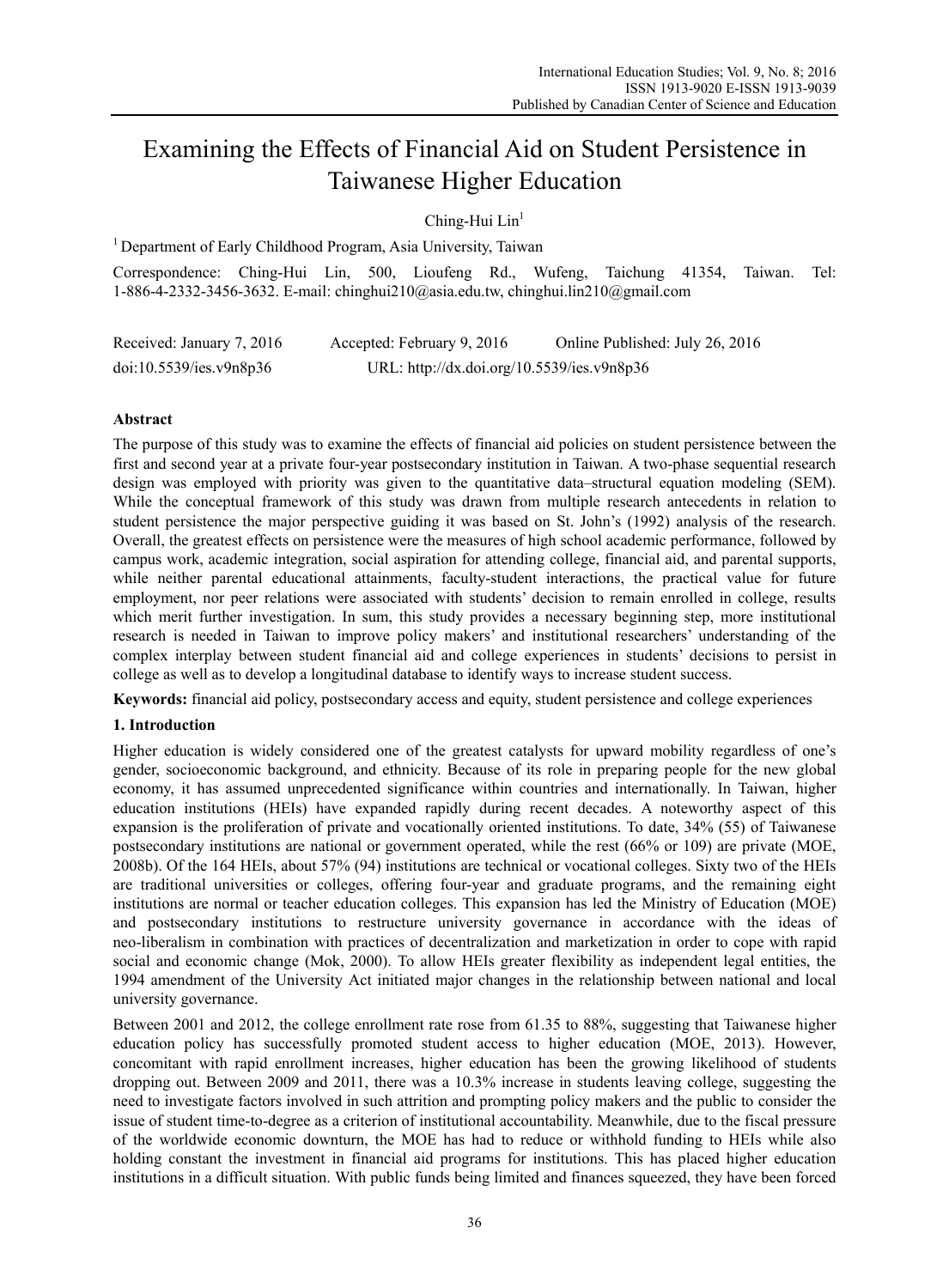to increase tuition costs to maintain course offerings and services, a trend that may particularly discourage low-income students and disadvantaged minorities, who are especially sensitive to tuition changes (Kim, DesJardins, & McCall, 2009), from completing a college degree.

In 2005, the re-authorization of University Law prompted the restructuring of HEIs into independent legal entities, thereby granting them greater autonomy and flexibility in searching for alternative revenues to generate sufficient operating funds (Mok, 2000; MOE, 2008a). As a result of these policy changes, both public and private institutions have become more reliant than ever on tuition costs as a revenue source (Tai, 2008). It follows that the burden of paying for higher education has increasingly fallen on students and their families, necessitating more loans and increasing student debt (MOE, 2009). This shift of the focus of financial aid policies from grants to loans and its inevitable increase of cost- sharing has imposed a particular burden on students from low-income families and disadvantaged minorities, who are more likely to rely on financial aid to attend colleges and universities.

Furthermore, there has been little research in Taiwan regarding how financial aid packages affect college students' decisions as to whether or not to remain enrolled. Yang and Chen (2009) investigated how Taiwanese junior college students paid tuition and fees in 2005 and compared the relationship between financial aid and family annual income in different disciplines between public and private institutions. The results indicated that students studying in public institutions had higher financial support from parents or relatives than those in private institutions. However, low- income students, whether they were at public or private institutions, did not have substantial financial support from their families, whose contributions accounted for 35.7% and 46% of total costs respectively. Moreover, 29.6% students in public institutions and 42.7% of students in private institutions relied on loans. This study indicates that while most college students are to some extent financially dependent on family support, student aid plays an important role, particularly in determining whether low-income students and disadvantaged minorities persist in college.

# *1.1 Research Purposes and Questions*

The present study was undertaken with two purposes: (a) to describe a conceptual model of student persistence that emphasizes student financial aid options predicted to have a direct effect on retention; and (b) to estimate a model of freshmen retention and the variables associated with persistence. In this study, persistence was defined as a student's decision to re-enroll for a subsequent semester or year, and measured by a composite of academic intensity consisting of college grade point average (GPA) and number of credit hours in which students are enrolled.

The following three research questions guided the study:

- 1) To what extent does the composition of financial aid packages affect student persistence between the first and second year?
- 2) What variables mediate the effects of the composition of financial aid packages on persistence between the first and second year for students enrolled at four-year higher educational institutions in Taiwan?
- 3) To what extent do factors other than financial aid explain variations in the model of student departure proposed in this study?

# *1.2 Institutional Context*

A private comprehensive university situated in the northern suburban of Taiwan constituted the context for the current study. Founded in 1962, the university consists of 12 colleges and 43 graduate institutes that offer master's and doctoral programs, in addition to an evening division. The mission statement addresses teaching, research, and service for almost every campus program. In addition to granting formal diplomas, the university also provides non-degree certificate programs and distance education for non-traditional students. At the time of the study the enrollment was about 25,000 students, and more than 59 undergraduate academic programs were offered to the approximately 3,000 new students who enrolled each fall. New freshmen in this study were traditionally- aged students who typically had entered directly from high school and attended the institution on a full-time basis. The majority (75%) lived with their family or relatives and commuted to campus, while a quarter lived in on-campus housing. The students' high school grade point averages were between 2.5 and 3.0. Besides being the type of institution in which the majority of low-income and minority students are enrolled, this university was selected for this study because, unlike national trends of increasing drop-out rates, its rates have been declining.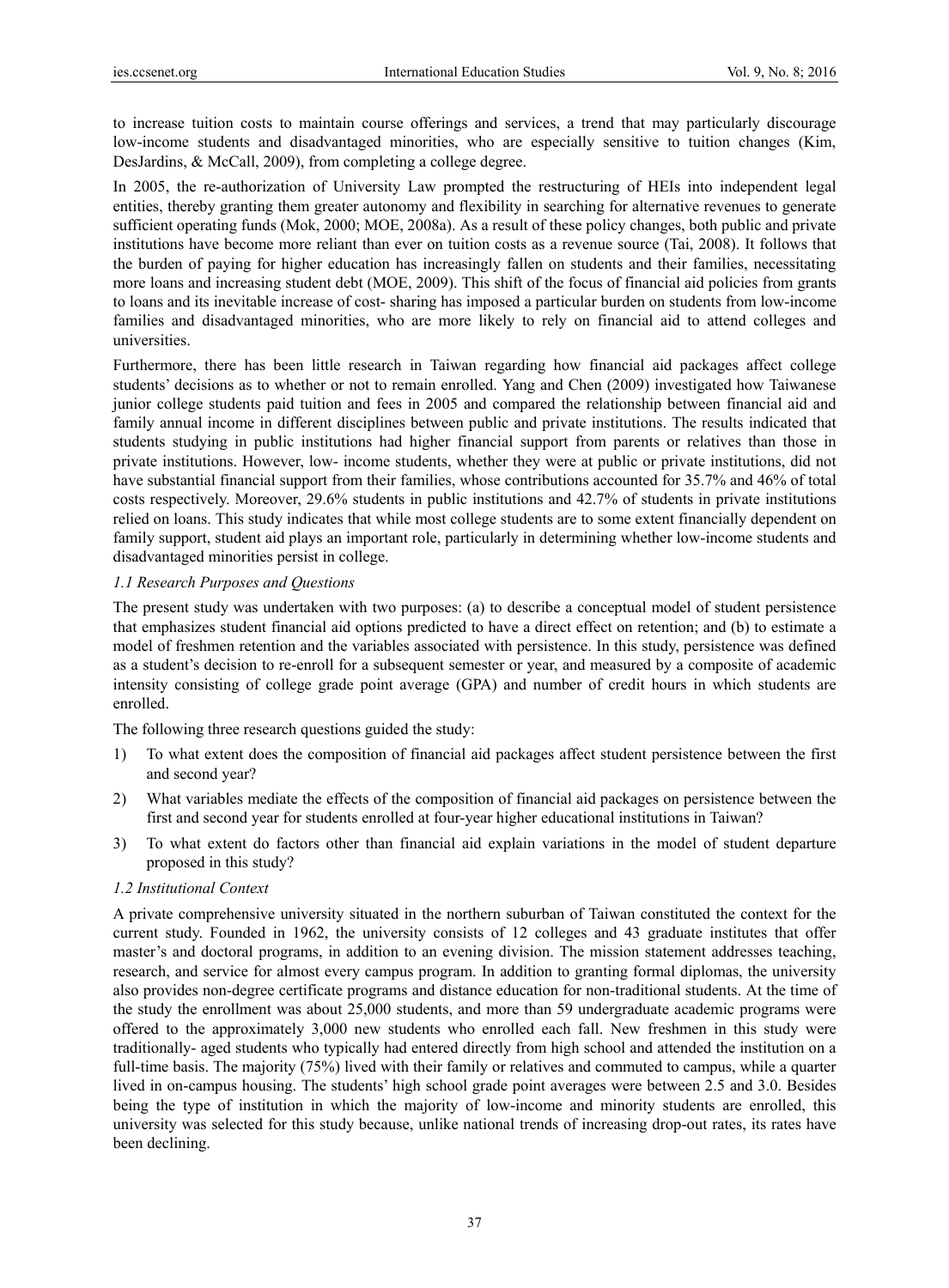# **2. Related Research**

There is a dearth of research on the effects of financial aid and changes in aid packages on Taiwanese students' enrollment decisions. Therefore, a conceptual framework and constructs related to financial aid in U.S. higher education were used as the reference to inform the design of this study, including the work of Tinto (1975, 1993), Bean (1978, 1980, 1983,1985a, 1985b) , St. John (1992, 2000, 2005), and Braxton and his associates (1995, 1996, 2002, 2004).

# *2.1 Tinto's Student Integration Model*

Tinto's student integration model considers higher education as a social system that has its own values and social structure, in which student persistence reflects students' social and intellectual integration into their college communities (Tinto, 1975). The model assumes that students enter college with a range of individual attributes that are shaped by personal characteristics and precollege academic performance, which influence a student's level of educational expectation and goal commitment when entering the new environment (Pascarella & Terenzini, 1980, 2005). The central components in Tinto's model are academic and social systems, which directly and indirectly impact students' time to degree .The higher the levels of students' integration, the greater the likelihood of their completing a college degree. In spite of its lack of consideration of financial issues, Tinto's model has often been referenced as the theoretical framework in higher education retention studies.

# *2.2 Bean's Model of Student Attrition*

Bean's (1985) model of student attrition emphasized students' academic and socialization processes during college, and significant predictors for student dropout behaviors included college grades, institutional fit, and institutional commitment (Bean, 1983, 1985a, 1985b). He further extended the model to non-traditional students in different types of institutions and identified relevant factors, including financial barriers, working for long hours, lack of encouragement, family responsibilities, and opportunity to transfer to other institutions (Bean & Metzner, 1985b). Bean's model (1980, 1982) contributed to understanding the role of external and environmental factors that affect college students' experiences and attrition behaviors.

# *2.3 Braxton's And St. John's Extension of Research on Institutional Factors*

Braxton and his associates have focused on how institutional policies and practices affect students' social integration and retention (Braxton, Hirschy, & McClendon, 2004; Braxton & McClendon, 2001-2002; Stage & Hossler,1989), referencing psychological, sociological, economic, and organizational theories (Braxton, Vesper, & Hossler, 1995; Braxton, Sullivan, & Johnson, 1997). In particular, the factor of social integration, including faculty-student interactions and peer relations, was significantly to student persistence in different types of colleges and universities (Braxton et al., 2004). Furthermore, St. John (1992) used an existing institutional data source to develop a model for assessing the effects of financial aid on persistence decisions of undergraduates. The findings in his research provided evidence that finance-related choices have direct and indirect impacts on whether students persist in college (St. John et al., 1996; St. John, Hu, & Tuttle, 2000; St. John et al., 2005), and established the relationship between students' concerns about costs and financial aid and their persistence decisions. To sum up, the conceptual framework in this study draws upon multiple research antecedents that are relevant to student persistence, and the major perspective guiding this study is based on St. John's (1992) analysis of the research.

# **3. Methodology**

The study was conducted in two distinct phases (Creswell, 2008, 2009) (see Figure 1). In the first phase, the qualitative findings from focus group interviews in combination with a literature review were used to construct the primary instrument, a web-based survey to be administered in the second phase. The survey questionnaire contained 25 items, from which measures for four exogenous variables and eight endogenous variables used in the analysis were taken. The reliability was measured by Cronbach's coefficient alpha, and averaged above .72, which indicates a high level of reliability and validity (Hair, Black, Babin, & Anderson, 2010). The phase of preliminary analyses was undertaken primarily for item-level data, including descriptive statistics computation and normality checking, distributions and reliabilities inspection, statistical assumption testing, and a series of factor analyses to finalize the items to be represented in the model for the structural equation modeling (Bollen, 1989; Wu, 2009). A total of 704 potential participants responded to the survey. The listwise deletion technique was employed to remove 164 cases with missing values on one or more items, resulting in 540 completed replies that were usable.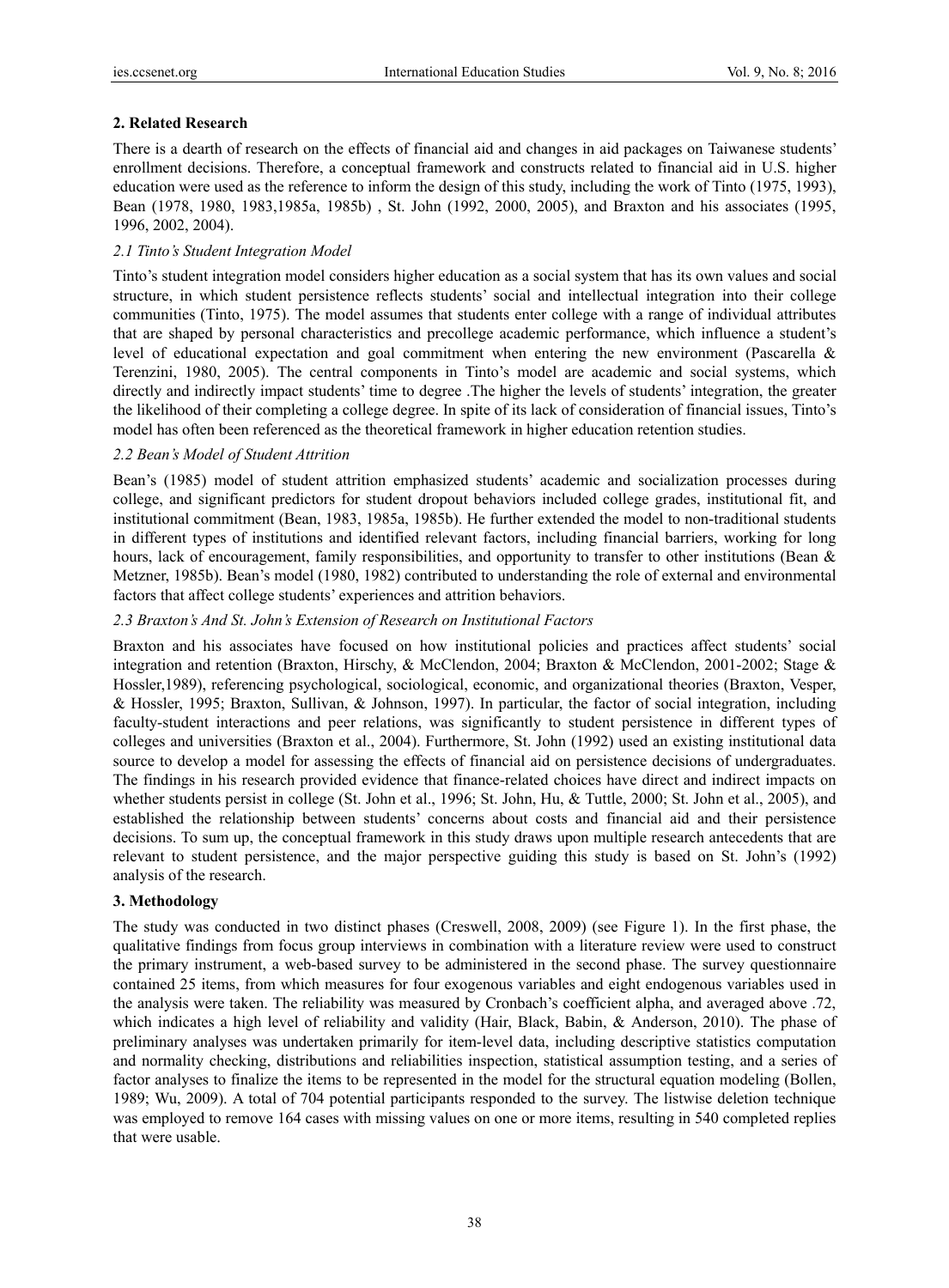

Figure 1. Visual research design for sequential exploratory strategy

# 3.1 The Conceptual Model

Figure 2 graphically displays the structural paths hypothesized in the present study. The single-headed arrows represent the direction of anticipated causation, and the curved arrows indicate correlations between constructs with no causation implied (Insert Figure 2 here). Each of the variables in the model could influence student persistence, but the ways in which this influence was exerted were expected to differ. All factors fell into six major constructs: (1) student characteristics, (2) initial institutional commitments, (3) college affordability, (4) integration, (5) college aspirations, (6) persistence. The present hypothesized path model regards integration as comprising three separate dimensions: academics, faculty- student interactions, and peer relations.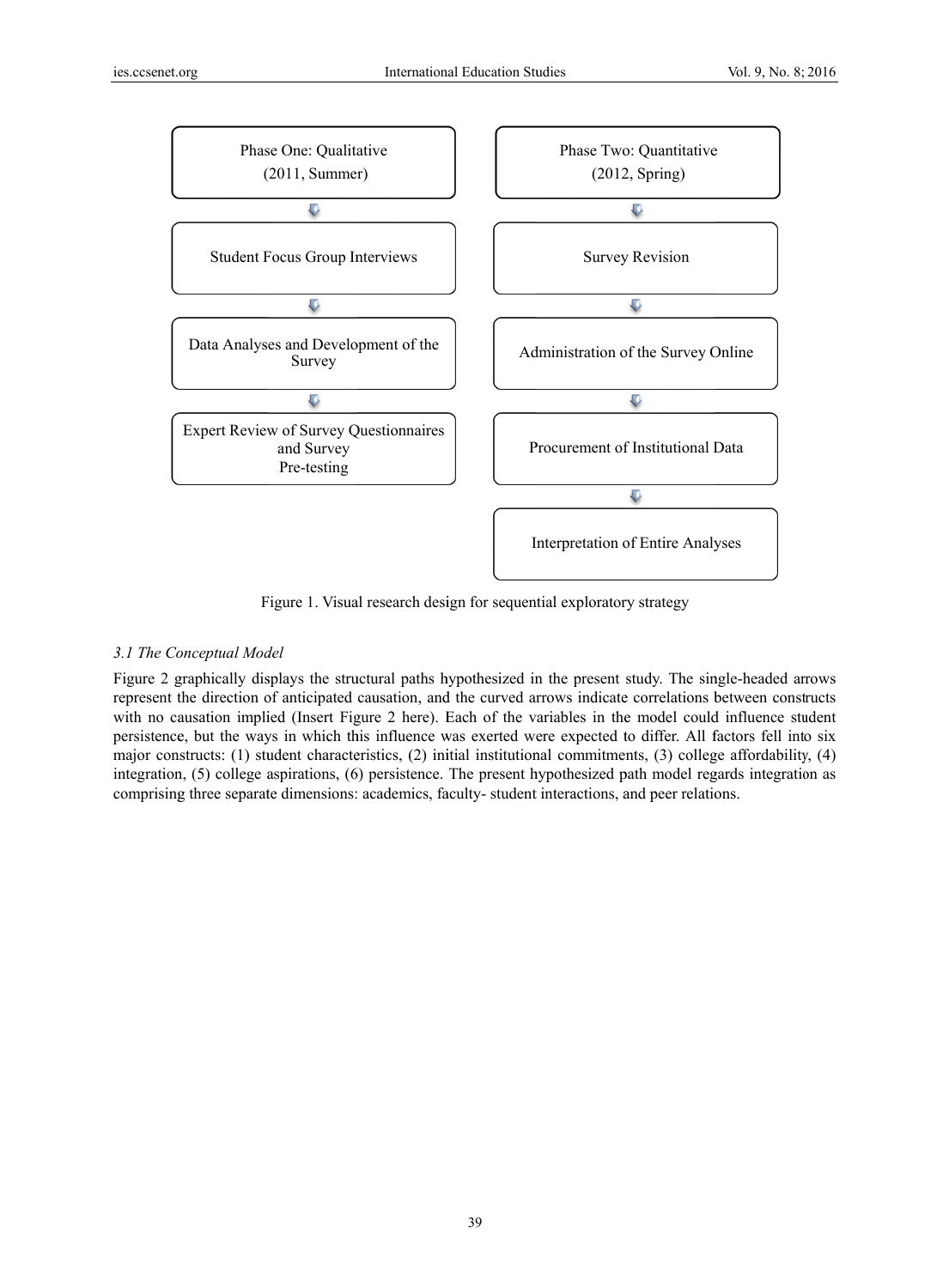

Figure 2. Conceptual framework

Additionally, precollege academic performance exerts direct effects on students' initial commitments, which motivate their participation in the academic component of the institution. The more students interact with the institution, the more likely they will be committed to staying. These variables should be positively related to student persistence, and it is presumed that the extent to which students are encouraged by their parents to pursue a college education can affect their academic and social integration within an institution. In sum, students' high school performance, parental educational attainment, and financial needs are classified as exogenous variables, whereas the remaining variables are endogenous, used to estimate the model. All variables are listed and described in Table 1.

| <b>Variables</b>                          | <b>Definitions</b>                                           |  |  |  |  |  |  |
|-------------------------------------------|--------------------------------------------------------------|--|--|--|--|--|--|
| Student ID                                | Student identification                                       |  |  |  |  |  |  |
| A. Student characteristics                | Student entry characteristics                                |  |  |  |  |  |  |
| 1. Gender                                 | Male of female identification                                |  |  |  |  |  |  |
| 2. Ethnicity                              | Racial/ethnic group                                          |  |  |  |  |  |  |
| 3. High school performance                | Student-reported grades received in high school              |  |  |  |  |  |  |
| socioeconomic<br>Parental<br>4.<br>status | Level of parents' education                                  |  |  |  |  |  |  |
| 5. First-generation status                | Students whose parents never pursued postsecondary education |  |  |  |  |  |  |
| 6. Admission paths                        | Ways for students to be admitted postsecondary institutions  |  |  |  |  |  |  |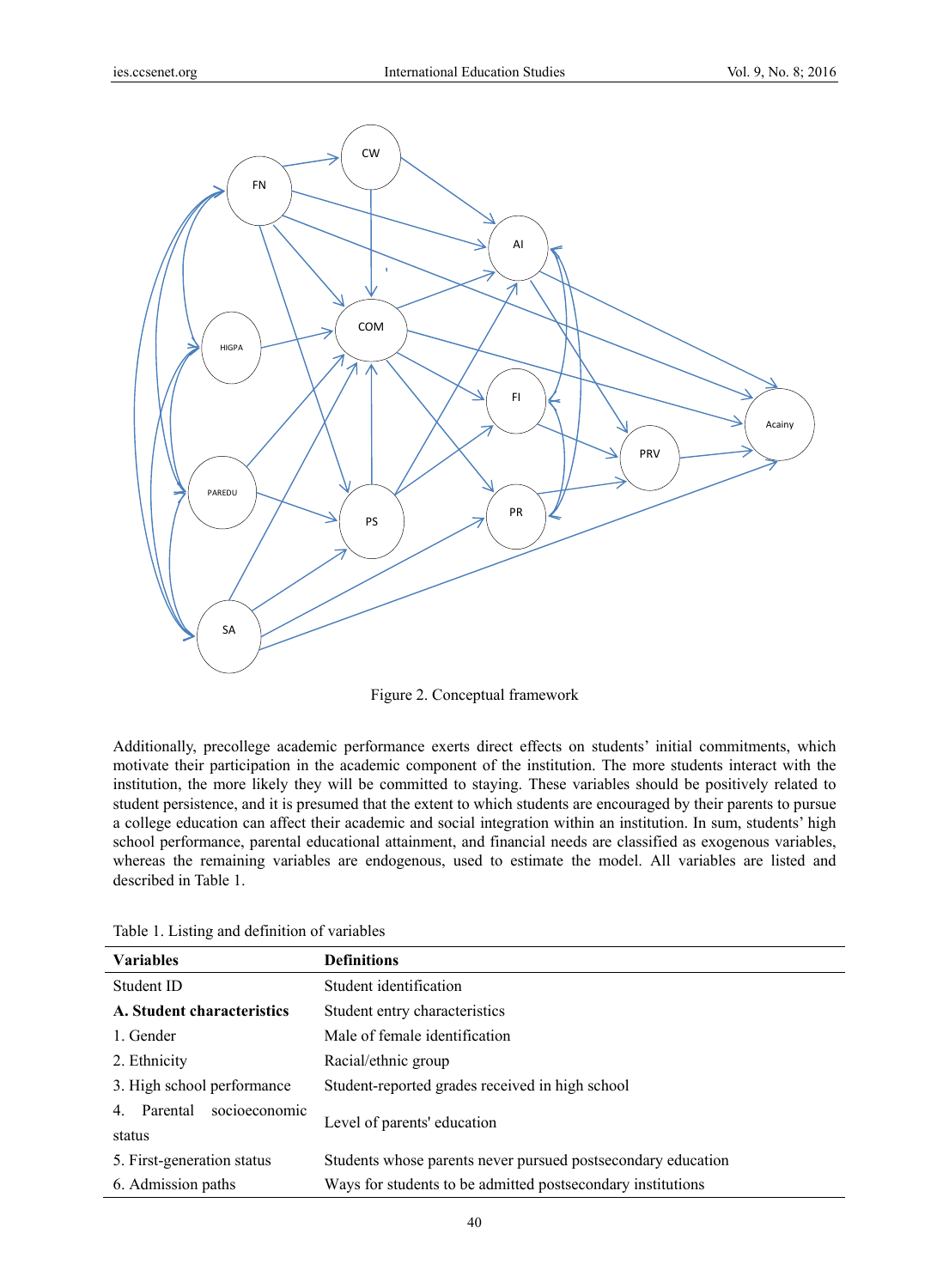| <b>B.</b> Institutional commitment | Certainty of institutional choice                                                                                 |
|------------------------------------|-------------------------------------------------------------------------------------------------------------------|
| C. College affordability           | Ability to pay college costs                                                                                      |
| 1. Financial needs                 | Sources of finances needed for paying for tuition costs                                                           |
| 2. Campus work                     | Having a job on- or off-campus to stay in school                                                                  |
| D. Integration                     | The degree to which a student's experience engages in the academic systems $\&&$<br>communities of an institution |
| 1. Academic integration            | The degree to which a student engages studying within an institution                                              |
| 2. Faculty-student interaction     | A student's in-class && out-of-class interactions with faculty members                                            |
| 3. Social integration              | A student's peer group relations at an institution                                                                |
| E. College aspirations             | The desirability of getting a college education                                                                   |
| 1. Parental supports               | Encouragement $& \&$ support from parents for a student to continue to enroll                                     |
| 2. Social aspirations              | The degree to which a student attributes the necessity to complete his/her college                                |
|                                    | degree to social/cultural expectations                                                                            |
| 3. Practical value for future      | The degree to which a student perceives that his/her education will lead to future                                |
| employment                         | employment                                                                                                        |
| F. Persistence                     | The composite of academic intensity, comprising three survey items that                                           |
|                                    | represent whether the student persisted in an institution                                                         |
|                                    | The degree to which a student has demonstrated his/her capability to perform in                                   |
| 1. College GPA                     | an institution                                                                                                    |
| 2. Hours enrolled                  | The number of semester hours enrolled in spring, 2012                                                             |
| 3. Enrollment status               | Whether or not student persist in fall semester, 2012                                                             |

# **4. Data Analysis**

### *4.1 Results from Descriptive Statistics*

This section presents demographic information for the participants, all first-year students at Taiwan Peace University (pseudonym). Responses to the 20-item survey were measured with a 4-point Likert scale with "completely agree" at the highest end and "completely disagree" at the lowest end. Table 2 summarizes descriptive statistics for the sample. As shown, out of 540 cases, 54.8% of the sample comprised females, and 45.2% males. The composition of the student population was diverse, and the group of Islanders (often referred to as Min-nans) was the largest, accounting for 43.5% of the sample. Over three quarters (75.2%) of the students' high school GPA ranged between B and C. Parents' highest level of educational achievement, a common proxy for socioeconomic background, often has a significant influence on their children's college aspirations (Stage  $\&$ Hossler, 1989; St. John et al., 1996). The results revealed that 129 students (18.8%) reported that either one or both parents held a bachelor's degree or above, indicating that the majority would be first-generation college students. With regard to students' finances, it is noteworthy that as many students applied for financial aid as did not, indicating that financial factors play an important role in college attendance. During their first year, nearly 59% of the students received financial aid, and the most frequently received form of aid was loans (16.2%) and scholarships (15%), followed by grants (9.9%).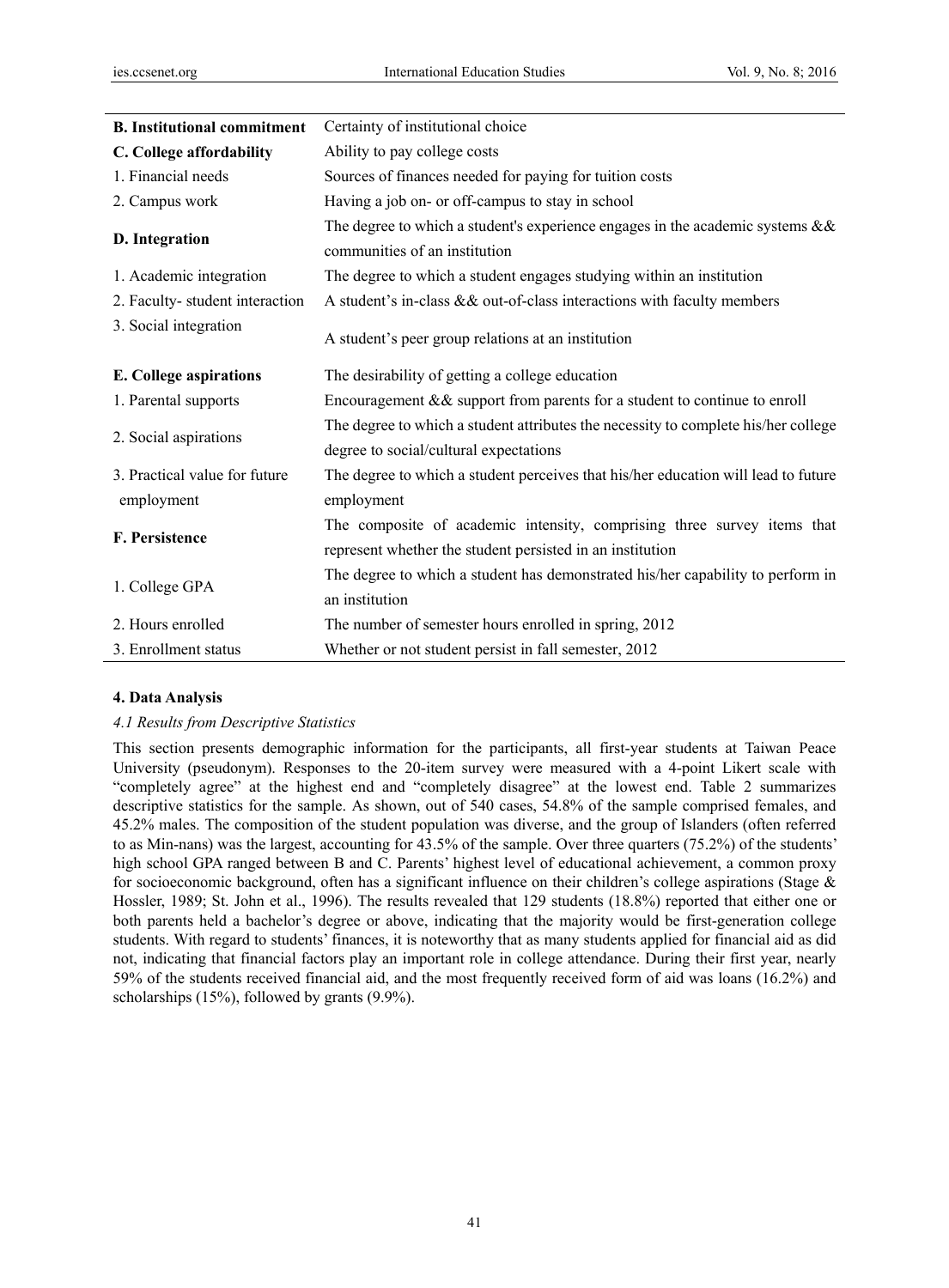| Variables                 |                                              | Frequency      | Percent |
|---------------------------|----------------------------------------------|----------------|---------|
| Gender                    | Male                                         | 244            | 45.2    |
|                           | Female                                       | 296            | 54.8    |
| Race                      | Mainlanders                                  | 59             | 8.6     |
|                           | Islanders                                    | 298            | 43.5    |
|                           | Hakka                                        | 70             | 10.2    |
|                           | Aborigines                                   | 8              | 1.2     |
|                           | Taiwanese                                    | 95             | 13.9    |
|                           | Others                                       | 10             | 1.5     |
| High school GPA           | A or A+                                      | 10             | 1.9     |
|                           | $A-$                                         | 10             | 1.9     |
|                           | $B+$                                         | 45             | 6.6     |
|                           | $\mathbf B$                                  | 117            | 17.1    |
|                           | $B-$                                         | 138            | 20.1    |
|                           | $C+$                                         | 113            | 16.5    |
|                           | $\mathbf C$                                  | 72             | 10.5    |
|                           | $C-$                                         | 30             | 4.4     |
|                           | $\mathbf D$                                  | 5              | 0.7     |
| Admission type            | Unifying examination & placement             | 298            | 43.5    |
|                           | School recommendation                        | 32             | 4.7     |
|                           | Individual application                       | 168            | 24.5    |
|                           | Athletics recruitment                        | $\overline{4}$ | 0.6     |
|                           | Institution individual recruitment           | 5              | 0.7     |
|                           | Others                                       | 33             | 4.8     |
| Financial aid status      | Yes                                          | 270            | 50      |
|                           | No                                           | 270            | 50      |
| Financial aid packages    | Grants only                                  | 68             | 9.9     |
|                           | Scholarships only                            | 103            | 15.0    |
|                           | Loans only                                   | 111            | 16.2    |
|                           | Work-study only                              | 28             | 4.1     |
|                           | Grants & loans                               | 19             | 2.8     |
|                           | Scholarships & loans                         | 19             | 2.8     |
|                           | Work-study & loans                           | 8              | 1.2     |
|                           | Grants & work-study                          | 3              | $.4\,$  |
|                           | Scholarships & work-study                    | 7              | 1.0     |
|                           | Loans & other scholarships                   | 28             | 4.1     |
|                           | All of the above                             | 10             | 1.5     |
|                           | None of the above                            | 136            | 19.9    |
| Parents educational level |                                              |                |         |
| Father                    | Did not finish high school                   | 103            | 15.0    |
|                           | Graduated from high school                   | 218            | 31.8    |
|                           | Attended college but did not complete degree | 90             | 13.1    |

# Table 2. Demographic profile of freshmen undergraduates at Taiwan P University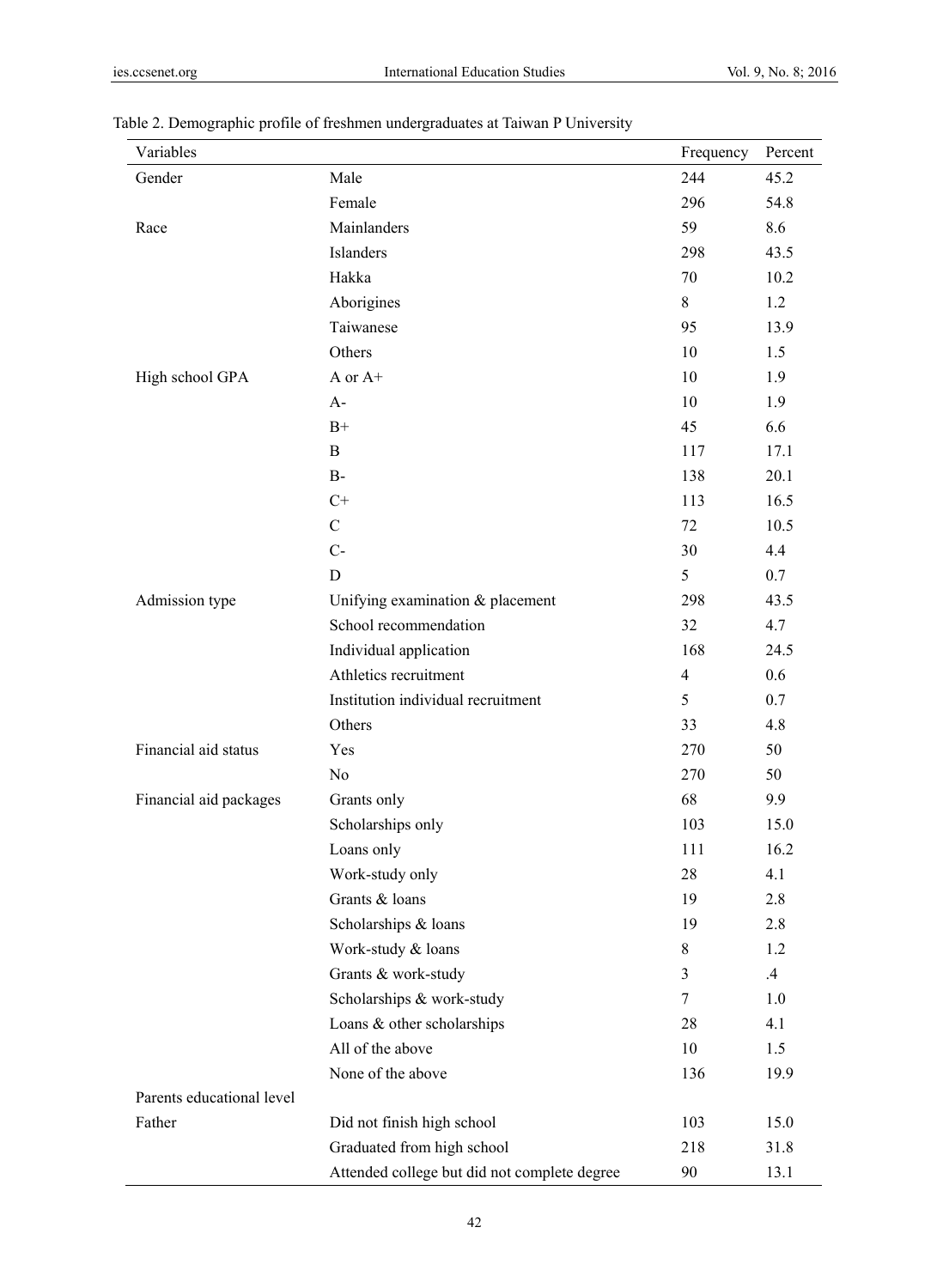|        | Completed a bachelor's degree                | 103 | 15.0 |
|--------|----------------------------------------------|-----|------|
|        | Completed a master's degree or above         | 26  | 3.8  |
| Mother | Did not finish high school                   | 93  | 13.6 |
|        | Graduated from high school                   | 283 | 41.3 |
|        | Attended college but did not complete degree | 77  | 11.2 |
|        | Completed a bachelor's degree                | 74  | 10.8 |
|        | Completed a master's degree or above         | 13  | 1.9  |

 $N=540$ .

# *4.2 Results from Structural Equation Modeling-Path Analysis*

### 4.2.1 Goodness of Model Fit

For the model estimation, I drew on the Maximum likelihood (ML) technique supported by SIMPLIS to compute its parameters. Maximum likelihood estimation provides goodness-of-fit (GOF) measures to examine whether the covariance matrix implied by the model differed significantly from the observed covariance matrix among the indicator items for the model evaluation (Hair et al., 2010) (See Table 3). The chi-square statistic is the fundamental measure used to determine whether the model fits the data or not. A nonsignificant chi-square statistic indicates that the proposed model accurately represents the data. The closer the value between the observed and estimated covariance matrices, the better is the fit. The Goodness-Of-Fit index was used as a second measure of model fit that fell into three types, including absolute measures, incremental measures, and parsimony fit measures (Bollen, 1989; Hair et al., 2010; Wu, 2009). Absolute fit indices refer to χ2 statistics, the goodness-of-fit index (GFI), the root mean square error of approximation (RMSEA), and the standardized root mean square residual (SRMR), while incremental measures include the normed fit index (NFI), the comparative fit index (CFI), the Tucker-Lewis index (TLI), the relative noncentrality index (RNI), and the incremental fit index (IFI). Parsimony fit indices comprise the adjusted goodness of fit index (AGFI), the parsimony normed fit index (PNFI), and critical N (CN). As a general rule, a goodness-of-fit index equal to or above .90 indicates that the model accurately represents the data for the study.

| GOF indices          | Value  | Criteria                                            |
|----------------------|--------|-----------------------------------------------------|
| Absolute measures    |        |                                                     |
| $\chi^2$             |        | 30.48 ( $p = .21$ ) $p > .5$ (nonsignificant value) |
| df                   | 25.00  | less than 3                                         |
| $\chi^2$ /df ratio   | 1.22   | $\leq$ 3                                            |
| <b>SRMR</b>          | 0.03   | < .05                                               |
| <b>RMSEA</b>         | 0.02   | $\leq .05$                                          |
| GFI                  | 0.99   | the higher the better                               |
| Incremental measures |        |                                                     |
| NFI                  | 0.95   | > .95                                               |
| CFI                  | 0.99   | > .95                                               |
| RNI/RFI              | 0.88   | > .95                                               |
| NNFI/TLI             | 0.98   | > .95                                               |
| IFI                  | 0.99   | > .90                                               |
| Parsimony measures   |        |                                                     |
| AGFI                 | 0.97   | > .50                                               |
| PGFI                 | 0.32   | > .50                                               |
| CN                   | 780.24 | > 200                                               |

Table 3. Overall fit indices for the path analyses and the criteria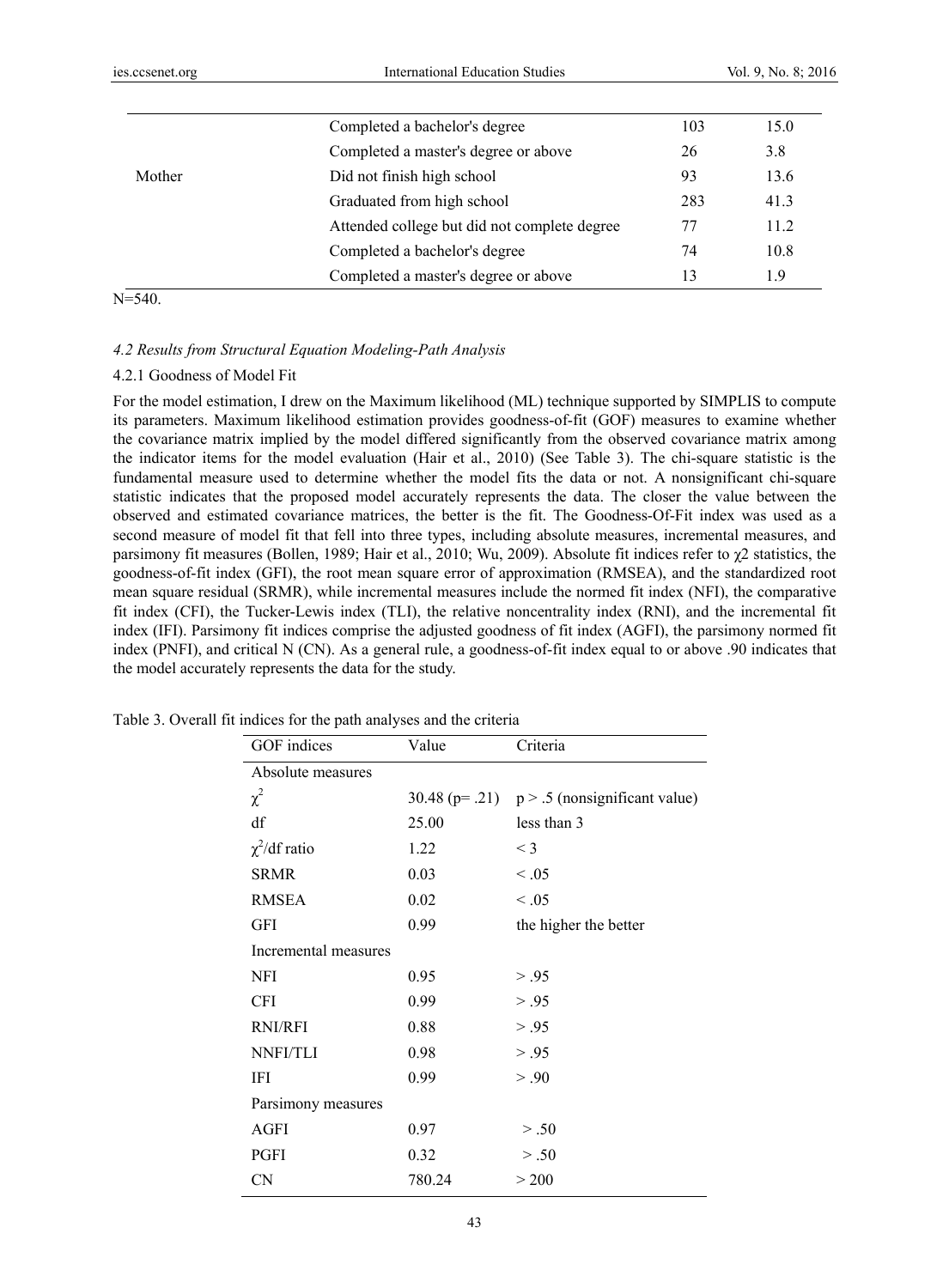As evidenced by Table 3, all of the fit indices pointed to a nearly perfect fit of the model for the data. First, the  $\chi^2$ square test generated a non-significant value of 30.48 with 25 degrees of freedom ( $p = .21$ ) and a satisfactory  $\chi^2$ /df ratio (1.22). Second, the model produced SRMR and RMSEA values that were well within the acceptable criteria, and the GFI also achieved an impressive value of .99. Third, all of the incremental fit indices were higher than the criteria values. Furthermore, an examination of the Q-plot of standardized residual revealed no residual with a magnitude larger than 2.58% of the data. On the whole, the goodness-of-fit indices and the standardized residual matrix both indicated the model as a good representation of the data.

#### 4.2.2 Find ings

Figure 3 displays standardized coefficients for the model. Hypothesized effects that were found to be significant are represented by a solid line, while dotted lines represented nonsignificant effects (Insert Figure 3 here). For the entire sample, the five variables significantly related to academic intensity ( $p \le 0.05$ ), in descending order of magnitude, were: high school GPA (-.20), campus work (-.18), academic integration (.16), social aspiration (.11), and financial needs (.10). Three variables were significantly indirectly related to academic intensity, including financial needs  $(-0.07)$ , students' initial institutional commitment  $(0.02)$ , and parental supports  $(0.02)$ . With the exception of parental educational attainments, faculty-student interactions, and peer relations, all of the other relationships were in the expected direction.



Chi-Square=31.43, df=25, P-value=0.17523, RMSEA=0.022

### Figure 3. Path analysis

### 4.2.2.1 Fin ndings for the E Endogenous V Variables

Table 4 and Table 5 present the effects decompositions that summarize the direct, indirect, and total effects that are placed between the exogenous and endogenous variables on the composite of academic intensity (Insert Table 5 and 6 here). Overall, the data confirm the expectations from the model for the role of financial aid policy and the composite of academic intensity but offer limited support for the background variable parental educational attainments.

Campus work. The first equation in the model examined the effects of financial aid and students' initial institutional commitments on the measure of campus work. Only financial needs ( $\gamma$  = .35) exerted significant effects on campus work. Although it was predicted that having their work on campus would have positive effects on students' initial institutional commitments, no support was found for this hypothesis. Financial aid and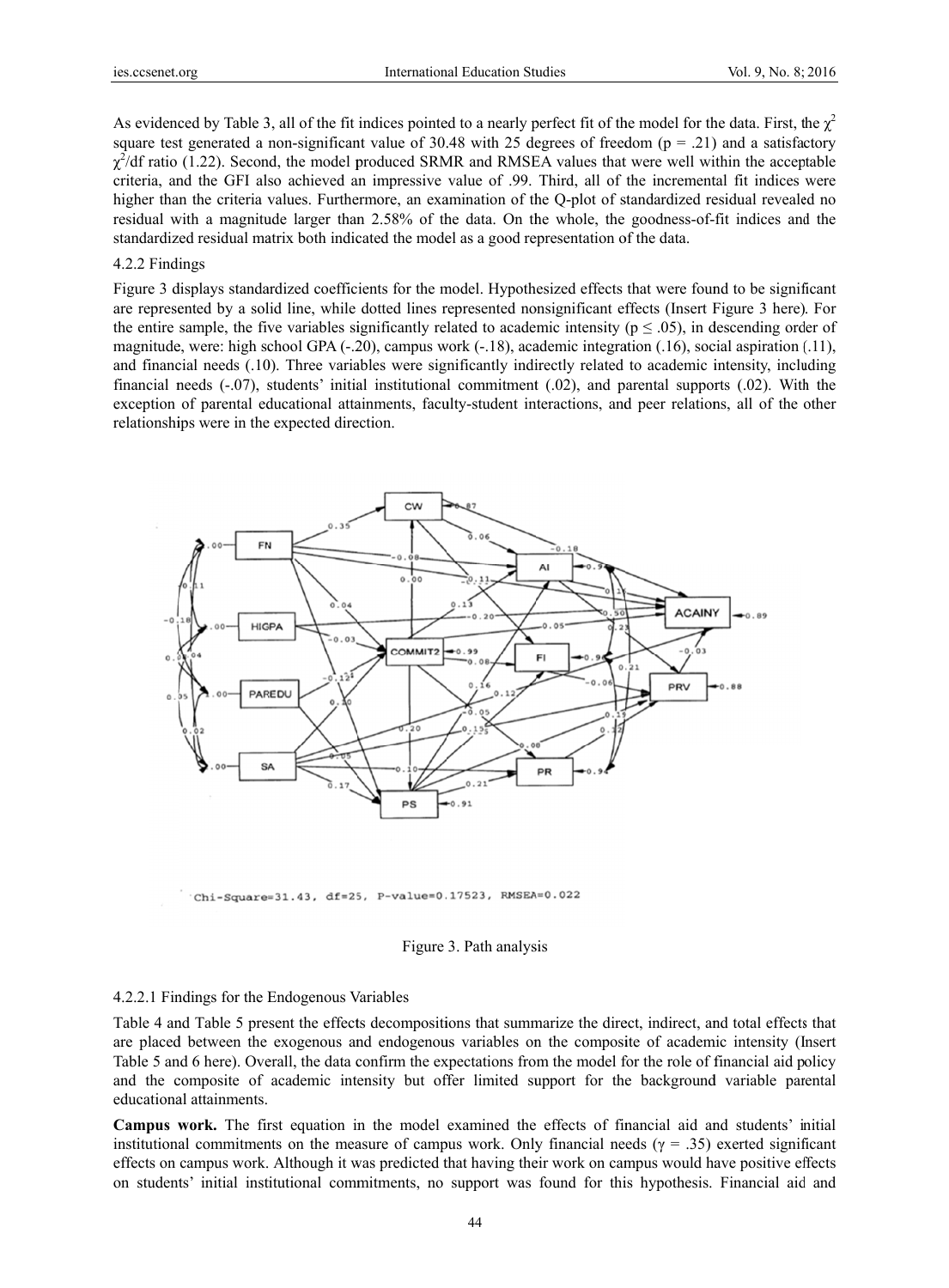students' initial institutional commitments accounted for 13 % of the variance in campus work ( $R2 = .13$ ).

**Initial institutional commitments.** The second equation in the model examined the effects of social aspirations, financial aid, precollege academic performance (high school GPA), and parental educational attainments on the measure of students' initial institutional commitments. This construct is associated with a student's commitment to the institution and its academic program. Only social aspirations exerted directly significant effects on students' initial institutional commitments ( $\gamma = .10$ ). However, only 1% of the variance in students' initial institutional commitments was explained by all the above factors  $(R2 = .01)$ .

**Parental supports.** The third equation in the model examined the effects of students' initial institutional commitments, social aspirations, financial aid, and parental educational attainments on the measure of parental supports. Those factors accounted for 9 % of the variance in parental supports (R  $2 = .09$ ). Three factors were found to have significant effects on parental supports. The largest effect was exerted by initial institutional commitments ( $\beta$  = .42), followed by social aspirations ( $\gamma$  = .19) and financial aid ( $\gamma$  = -.12).

**Academic integration.** The fourth equation in the model examined the effects of campus work, initial institutional commitments, parental supports, and financial aid on the measure of academic integration.

With the exception of campus work, these were found to have significant effects on academic integration. The greatest influence on academic integration was exerted by parental supports ( $\beta$  = .16), followed by students' initial institutional commitments (β = .13) and financial aid ( $\gamma$  = -.08). These factors accounted for 6% of the variance observed in academic integration  $(R2 = .06)$ .

**Faculty-student interaction.** The fifth equation in the model examined the effects of campus work, students' initial institutional commitments, and parental supports on the measure of faculty-student interactions. Of these, only parental supports was found to have positive effects on the interaction between faculty members and students ( $\beta$  = .16). The proportion of variance explained by those factors in faculty-student interaction is 4%  $(R2= .04)$ .

**Peer relations.** The sixth equation in the model tested the effects of initial institutional commitments, parental supports, and social aspirations on measures of peer relations. A total of 6% of the variance observed was in peer relations (R2 = .06). Both parental supports and social aspirations were found to have positive effects on peer relations that facilitate the transition of the student into the academic community. The largest direct effect was found for parental supports (β = .21), followed by social aspirations ( $γ$  = .10).

**Practical value for future employment.** This construct reflects students' interest in practical outcomes such as better employment opportunities and job-related skills, which motivated them to persist. The equation in this model examined the effects of parental supports, academic integration, faculty-student interaction, peer relations, and social aspirations on practical value for future employment. A total of 12% of the variance was observed in practical value for future employment  $(R2 = .12)$ . Three of the five factors were found to have significant direct effects on practical value for future employment, the most influential of which was exerted by academic integration ( $\beta = .23$ ), followed by social aspirations ( $\gamma = .15$ ) and peer relations ( $\beta = .23$ ).

**The composite of academic intensity.** The last equation in the model examined the effects of campus work, students' initial institutional commitments, academic integration, practical value for employment , social aspirations, financial aid, and precollege academic performance (indicated by high school GPA) on the composite of academic intensity, which reflects students' actual persistence behaviors in an institution. All these factors accounted for 11% of the variance in the composite of academic intensity ( $R2 = .11$ ). Five of the seven factors were found to have significant effects. Precollege academic performance produced the largest though negative effect (γ = -.20) on the composite of academic intensity, followed by campus work (β = -.18), academic integration (β = .16), social aspirations ( $\gamma$  = .12) and financial aid ( $\gamma$  = .11).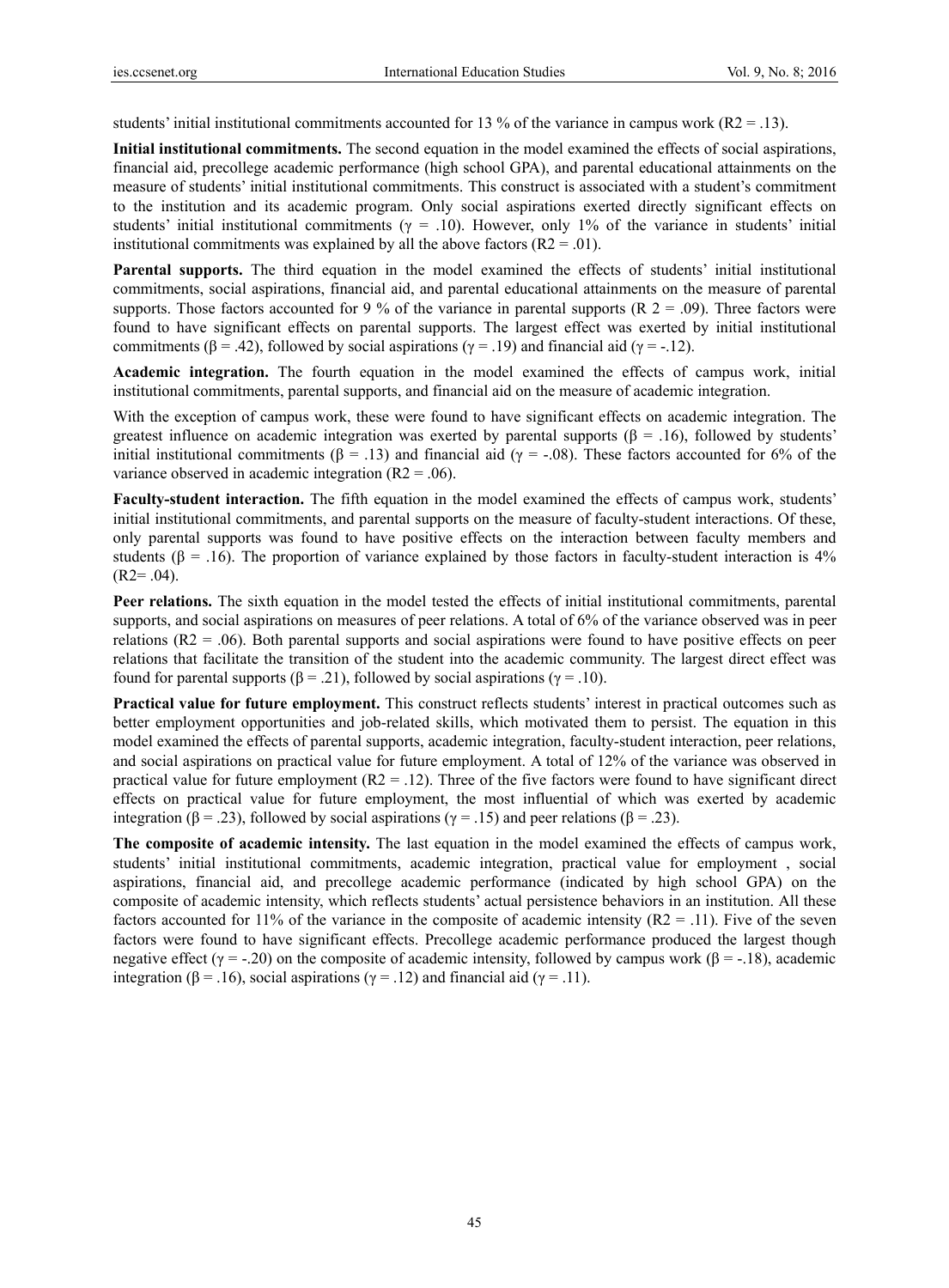| Constructs                 | Campus work |                          |      | Commitment   |                                             |          |                     | Parents support          |                      | Academic integration |                                             |         |
|----------------------------|-------------|--------------------------|------|--------------|---------------------------------------------|----------|---------------------|--------------------------|----------------------|----------------------|---------------------------------------------|---------|
|                            |             |                          |      |              | direct indirect total direct indirect total |          |                     |                          |                      |                      | direct indirect total direct indirect total |         |
| Campus work                |             |                          |      | 0.00         | $-$                                         | 0.00     |                     |                          |                      |                      |                                             |         |
| Commitment                 |             |                          |      |              |                                             |          |                     |                          |                      |                      |                                             |         |
| Parents support            |             |                          |      | $0.20**$     |                                             | $0.20**$ |                     |                          |                      |                      |                                             |         |
| Academic integration 0.06  |             | $-$                      |      |              | $0.06$ $0.14**$ $0.03**$ $0.17**$ $0.16**$  |          |                     |                          | $0.16**$             |                      |                                             |         |
| Faculty interaction        | $-0.04$     | $\overline{\phantom{a}}$ |      | $-0.04$ 0.08 | $0.03**$ 0.11** 0.16**                      |          |                     | $\overline{\phantom{a}}$ | $0.16**$             | $-$                  |                                             |         |
| Peer relations             |             |                          |      |              | $-0.04$ $0.04**$                            |          | $0.00 \quad 0.21**$ | $ -$                     | $0.21**$             |                      |                                             |         |
| Practical value            | 0.00        | 0.02                     | 0.02 | 0.00         | $0.05**0.05**$                              |          | 0.08                | $0.05**0.13**0.23*$      |                      |                      | $-$                                         | $0.23*$ |
| Academic intensity $0.18*$ |             | 0.01                     |      | $0.17*$ 0.05 | $0.02**$                                    | 0.07     | 0.00                |                          | $0.02*$ 0.02** 0.16* |                      | $-0.01$                                     | $0.15*$ |

 $p^* \leq .05$ ;  $p^{**} \leq .01$ .

Table 5. Decomposition of the total causal effects on student persistence (endogenous variables) (cont')

| Constructs           |         | Faculty interaction      |       |          | Peer relations           |          | Practical value |                 |       |  |
|----------------------|---------|--------------------------|-------|----------|--------------------------|----------|-----------------|-----------------|-------|--|
|                      | direct  | indirect                 | total | direct   | indirect                 | total    |                 | direct indirect | total |  |
| Campus work          | $-$     | --                       |       |          | --                       |          |                 |                 |       |  |
| Commitment           |         |                          |       |          | --                       |          |                 |                 |       |  |
| Parents support      |         |                          |       |          | --                       |          |                 |                 |       |  |
| Academic integration |         | --                       |       |          | --                       |          |                 |                 |       |  |
| Faculty interaction  |         |                          |       |          | --                       |          |                 |                 |       |  |
| Peer relations       |         |                          |       |          |                          |          |                 |                 |       |  |
| Practical value      | $-0.06$ | $\overline{\phantom{a}}$ | 0.06  | $0.12**$ | $\overline{\phantom{a}}$ | $0.12**$ |                 |                 |       |  |
| Academic intensity   | 0.00    | 0.00                     | 0.00  | 0.00     | 0.00                     | 0.00     | $-0.03$         | --              | 0.03  |  |

 $p^* \le 0.05$ ;  $p^{**} \le 0.01$ .

### 4.2.2.2 Findings for the Exogenous Variables

According to the model, exogenous variables, including financial aid, precollege academic performance (high school GPA), parental educational attainments, and social aspirations, were expected to have important direct effects on the composite of academic intensity. In fact, the construct of parental educational attainments was unrelated to student persistence behaviors and also failed to exert significant effects on other endogenous variables. Financial aid, precollege academic performance and social aspirations were found to have significant effects on student persistence, while, unexpectedly, precollege academic performance (-.20) had a negative effect on persistence behaviors. The effects of financial aid were found to be statistically significant including direct (.10) and indirect effects (-.07). Social aspirations exerted directly significant effects on the likelihood of departures (.12).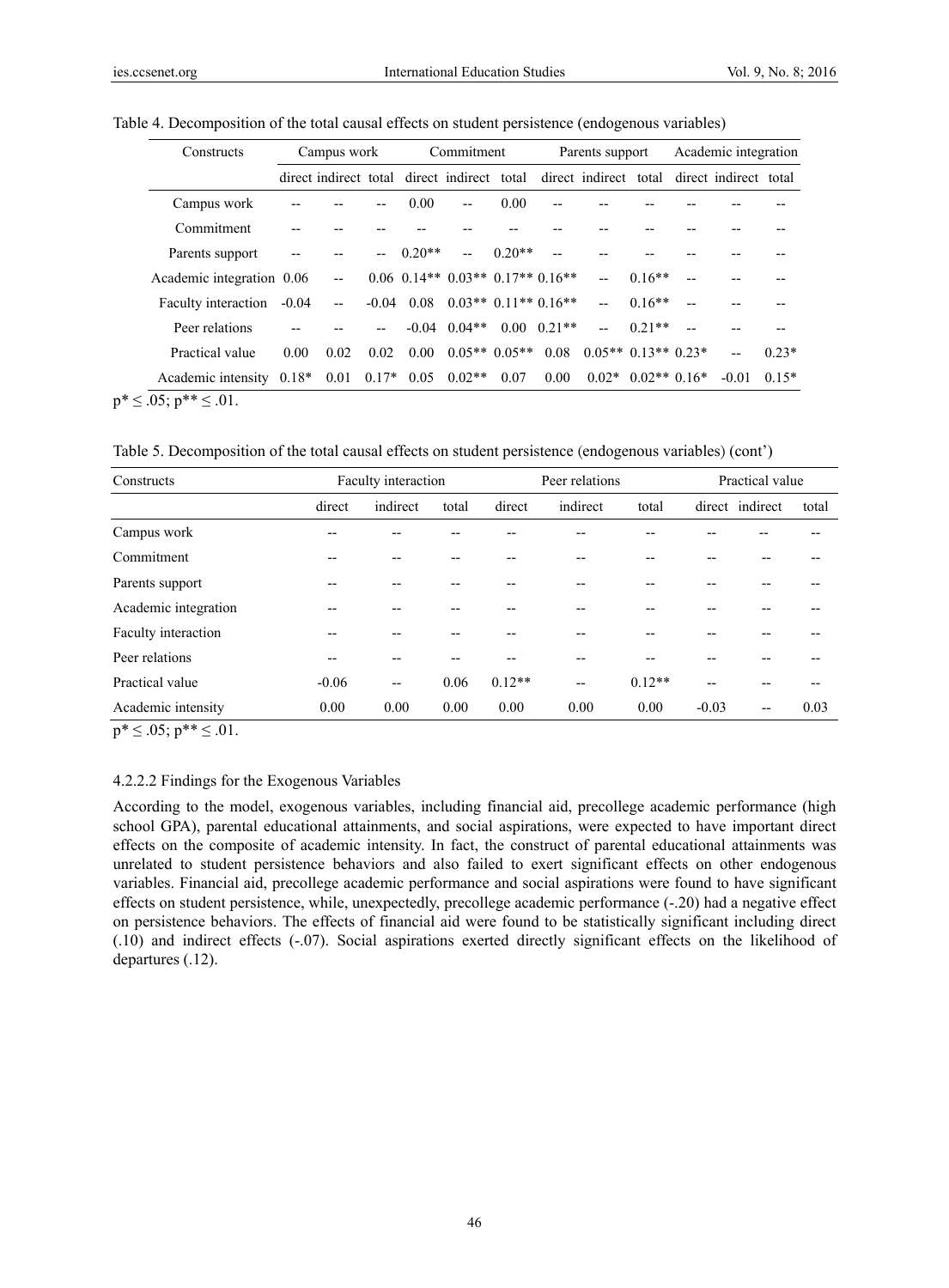| Constructs           | Social Aspiration |      |      |                 | <b>Financial Needs</b>                                                                  |          |         |     |  |               | High School GPA Parents Education |      |  |
|----------------------|-------------------|------|------|-----------------|-----------------------------------------------------------------------------------------|----------|---------|-----|--|---------------|-----------------------------------|------|--|
|                      |                   |      |      |                 | direct indirect total direct indirect total direct indirect total direct indirect total |          |         |     |  |               |                                   |      |  |
| campus work          |                   |      |      |                 |                                                                                         |          |         |     |  |               |                                   |      |  |
| commitment           | $0.10*$           |      |      |                 |                                                                                         |          |         |     |  |               |                                   |      |  |
| parents support      | $0.17**$          |      |      |                 |                                                                                         |          |         |     |  |               |                                   |      |  |
| academic integration |                   |      |      |                 |                                                                                         |          |         |     |  |               |                                   |      |  |
| faculty interaction  |                   |      |      |                 |                                                                                         |          |         |     |  |               |                                   |      |  |
| peer relations       | $0.08*$           |      |      |                 |                                                                                         |          |         |     |  |               |                                   |      |  |
| practical value      | $0.15**$          | $-$  |      | $0.06$ $0.12**$ | $-$                                                                                     | $0.12**$ |         |     |  |               |                                   |      |  |
| academic intensity   | $0.11**$          | 0.00 | 0.00 | 0.00            | 0.00                                                                                    | 0.00     | $-0.03$ | $-$ |  | $0.03 - 0.03$ |                                   | 0.03 |  |

Table 6. Decomposition of the total causal effects on student persistence (exogenous variables)

 $p^* \leq .05$ ;  $p^{**} \leq .01$ .

### **5. Conclusion**

The present study provides an exploration of year-to-year persistence in the context of Taiwanese higher education and casts light on how well students integrate into a particular institution in the freshmen year. While the focus of this research was on the impact of financial aid availability on students' persistence toward a degree, their precollege academic performance, academic integration, and social aspiration as well as parental support were included as important influences in the journey toward college completion. Government and higher education institutions, which play a pivotal role in ensuring that educational opportunities are made accessible to low-income and disadvantaged students, may benefit from the insights provided into the complex interplay between financial considerations and other factors in the college experience as these affect student persistence decisions.

The procedures for estimating student persistence developed for the current study yielded mixed results. Eight of the eleven factors were related to student persistence decisions. In particular, precollege academic performance, campus work, and academic integration were ranked as the top three by far in terms of total effects on student persistence behaviors, although precollege academic performance was found to have negatively significant effects on students' continued enrollment. This counter-intuitive finding might indicate that there was enough disconnect between high school preparation and college academics to significantly reduce the relevance of precollege academic performance to postsecondary persistence. It might further be inferred that the perceived value of a college degree resulted in stronger efforts to counteract previous academic problems and a greater commitment to finish college. This also can explain the nonsignificant effects of parents' educational attainment on student persistence behaviors. In addition, the negatively significant effects of campus work (-.17) on student persistence behaviors indicated that the more hours students were working either on-campus or off-campus, the higher the risk for dropping out. Researchers have found that more than a half of college students had jobs that were irrelevant to their majors (Chou, 2007; Yang & Chen, 2009). However, campus work had positive effects on academic integration (.06) in the model, suggesting that it enhances persistence by helping students integrate into the campus environment. Furthermore, campus work was directly affected by financial aid (.35), and the rewarding of financial aid had positively significant effects on persistence decisions (.03).

The construct of social aspiration had either direct or indirect positive effects on students' initial institutional commitments (.10), parental support and encouragement (.19), academic integration (.04), faculty-student interactions (.04), peer relations (.14), practical value for future employment (.19), and the composite of student academic intensity (.12). It embodies the belief that earning a college degree is essential for enhancing an individual's long-term social and economic benefits. This notion, which has taken hold in society, is generally endorsed by students and their families. Parental support has a major positive influence on how students, particularly those in the traditional age population, interact with their peers and campus environments. Although initial institutional commitment was not significantly related to student persistence, it had mediating effects on parental support (.20), academic integration (.17), faculty-student interaction (.11), and practical value for future employment (.05). Faculty-student interaction was negatively related to practical value for future employment, and also unrelated to student persistence decisions. Peer relations were also found to have nonsignificant effects on student enrollment decisions, but they exerted directly significant effects on practical value for future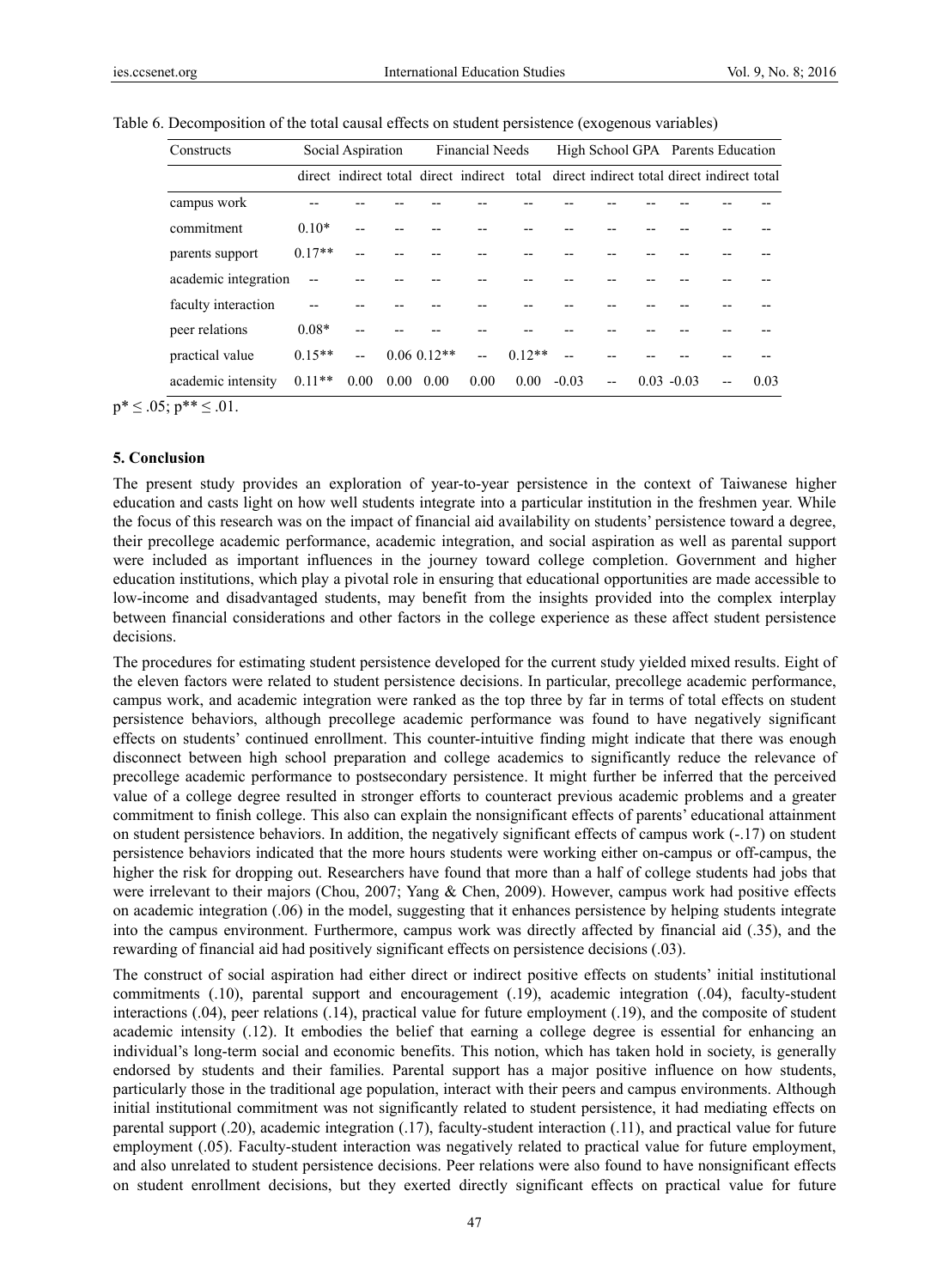employment (.12), suggesting that the energy and time students invest in social interactions with their peers directly influence the degree to which they understand the economic benefits of higher education in their careers after graduation (.12).

Lastly, counter to expectations, the effects of the construct of practical value for future employment were found to be nonsignificant in the model  $(-0.03)$ , indicating that students who were more likely to finish college did so not only for vocational purposes. This finding may be attributed to the intrinsic value placed on education in Taiwan, particularly the emphasis on high academic performance (Wu, 2011). Such a notion is reinforced by values throughout the larger Asian society. Also, as the focus of higher education policy in Taiwan has shifted from elite to mass education, there is less connection between college graduation and specific employment advantages. While a college degree is becoming a prerequisite before entering the job market in most Asian societies, it is not a guarantee (Altbach et al., 2005). Given these cultural and economic factors, the differences in results between the present and previous studies suggest the need for a new model for assessing student persistence that is more reflective of Asian cultures and values.

### **6. Policy Implications**

Although the expansion of Taiwanese higher education has resulted in major improvements in student access, there is growing concern about college affordability (Chou, 2007; Lin, 2008; Hung & Cheng, 2009). While the burden of paying for college costs has increasingly fallen on students and their families, the growing access to higher education has depended significantly on the rise of private postsecondary institutions, in which a majority of low-income students are enrolled. Given this circumstance, financial aid policies over the last decade have emphasized ways to keep college affordable and enhance student persistence. The findings of this study confirm the important role of financial aid in the enrollment decisions of undergraduate freshmen and of government need-based aid as financial support for low-income students, equalizing educational opportunities between lowand high- income families and promoting student persistence.

Nevertheless, the issues of keeping college affordable and closing the educational disparities between low- and high- income students remain a major concern in Taiwanese higher education. Currently, aid in the form of loans is becoming popular for first-time freshmen, who must complete the first semester to be eligible for grant-aid. Also, in light of the impact of the global economic recession, students with financial constraints have a greater need to work either on- or off-campus while in college, suggesting the inadequacy of aid, which could result in reduced study time and burnout that further deteriorate the quality of college education (Wu, 2011). While students leave for a variety of reasons, which have the potential to erode educational equity and result in the deflation of achievement of college credentials, helping low-income students deal with costs is one area in which public policy must play a role. With steadily rising higher educational costs and growing debt burdens, public and institutional financial aid policies should be carefully crafted and combined with significant increases in ongoing support efforts. For example, the government may better direct scarce financial resources toward lowerand lower-middle income students by deliberately defining the eligibility criteria for student financial aid and increasing the transparency of the student financial aid process (Advisory Committee on Student Financial Assistance, 2005).

Care should be taken not to overgeneralize the results of the present study. More research is needed for policy makers and institutional leaders to have an improved understanding of student departure behaviors and how students value different components of financial aid packages and what tradeoffs they would consider in making changes in their aid packages. As mentioned throughout, the direct and indirect effects of students' college experiences on reducing the likelihood of departure revealed evidence that what happens in college does make a difference, and the various types of institutions may vary in their academic and social contexts and therefore provide different college experiences for students. Hence, policy design and implementation should be empirically data-driven to adequately inform policy-makers and institutional leaders as they pursue the goals of both social justice and educational equity in higher education.

### **References**

- Advisory Committee on Student Financial Assistance. (2005). *Empty promises: The myth of college access in America*. Washington, D. C.
- Altbach, P. G., Berdahl, R. O., & Gumport, P. J. (2005). American higher education in the twenty- first century: Social, political, & economic challenges. The John Hopkins University Press. http://dx.doi.org/10.5860/choice.37-0444

Bean, J. (1980). Dropouts & turnover: The synthesis & test of a causal model of student attrition. Research in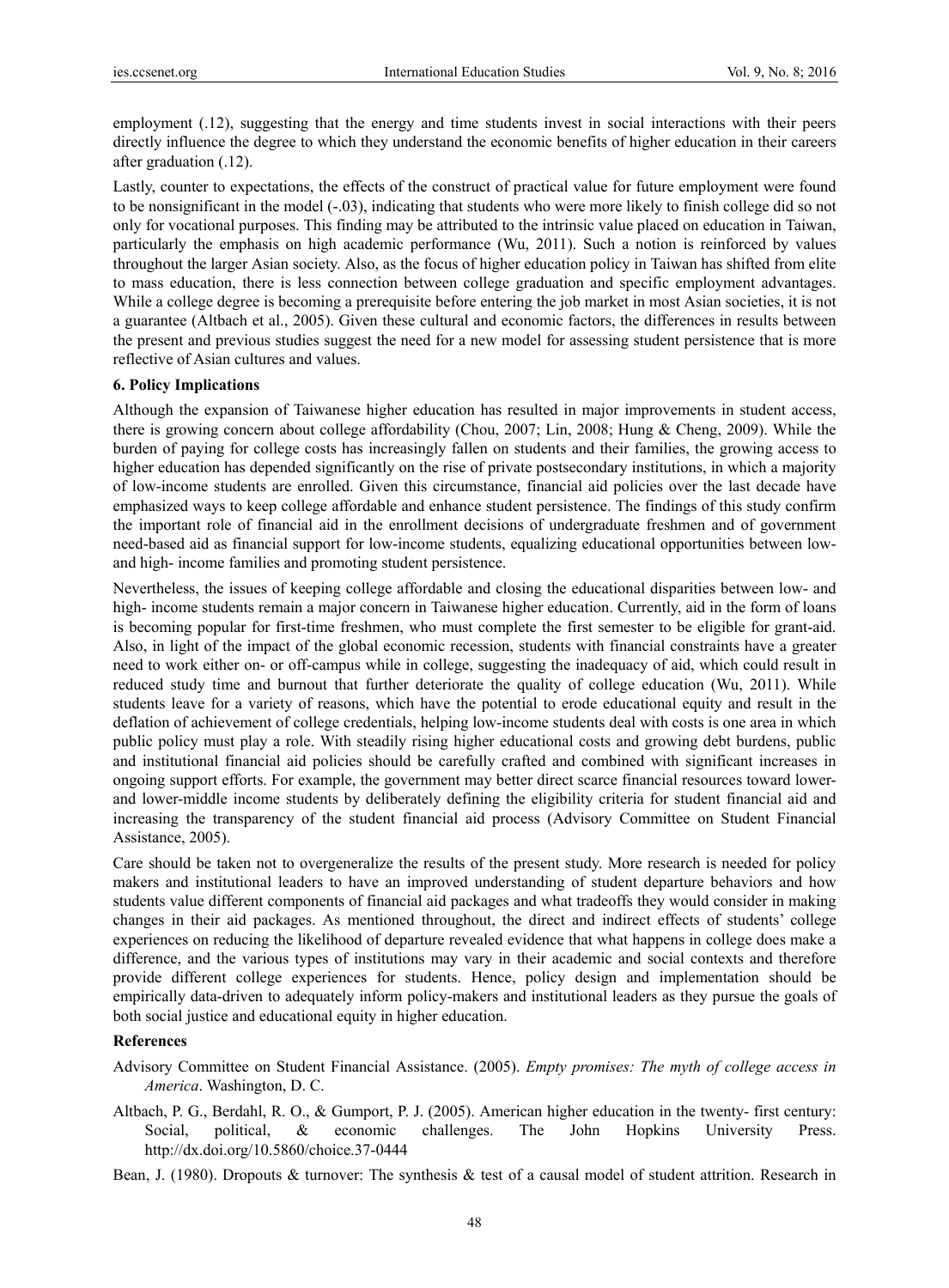Higher Education, 12(2), 155-187. http://dx.doi.org/10.1007/bf00976194

- Bean, J. (1982). Conceptual models of student attrition: How theory can help the institutional researcher. In E. T. Pascarella (Ed.), *New Directions for Institutional Research: Studying Student Attrition* (Vol. 36, pp. 17-33). San Francisco: Jossey-Bass. http://dx.doi.org/10.1002/ir.37019823604
- Bean, J. (1983). The application of a model of turnover in work organization. *The Review of Higher Education, 6*, 129-148. http://dx.doi.org/10.5353/th\_b3124796
- Bean, J. (1985a). Interaction effects based on class level in an explanatory model of college student dropout syndrome. *American Educational Research Journal, 22*(1), 35-64. http://dx.doi.org/10.3102/00028312022001035
- Bean, J. (1990). Why students leave: Insights from research. In D. Hossler, & J. Bean (Eds.), *The Strategic of Management of College Enrollments*. Jossey-Bass: San Francisco.
- Bean, J., & Metzner, B. S. (1985b). The estimations of a conceptual model of nontraditional undergraduate student attrition. *Review in Higher Education, 27*(1), 15-38.
- Bollen, K. A. (1989). *Structural equations with latent variables*. John Wiley & Sons, Inc. http://dx.doi.org/10.1002/9781118619179
- Braxton, J. M., & Hirschy, A. (2004). Modifying Tinto's theory of college student departure using constructs derived from inductive theory revision. In M. Yorke, & B. Longden (Eds.), *Retention & student success in higher education*. Buckingham, UK: Open University Press.
- Braxton, J. M., & McClendon, S. A. (2001-2002). The fostering of school integration & retention through institutional practice. *Journal of College Student Retention, 3*(1), 57-71. http://dx.doi.org/10.2190/RGXJ-U08C-06VB-JK7D
- Braxton, J. M., Hirschy, A. S., & McClendon, S. A. (2004). *Understanding & reducing college student departure*. San Francisco, CA: Jossey-Bass. http://dx.doi.org/10.1353/csd.2005.0016
- Braxton, J. M., Sullivan, A. S., & Johnson, R. M. (1997). Appraising Tinto's theory of college student departure. *Higher Education: Handbook of theory & research, 12*, 107-164.
- Braxton, J. M., Vesper, N., & Hossler, D. (1995). Expectations for college & student persistence. *Research in Higher Education, 36*(5), 595-612. http://dx.doi.org/10.1007/bf02208833
- Cellini, S. R. (2008). Causal inference and omitted variable bias in financial aid research: Assessing solutions. *Review of Higher Education, 31*, 329-354. http://dx.doi.org/10.1353/rhe.2008.0010
- Chou, C. P. (2007). The study of educational expenses on college students in Taiwan. *Journal of Education Research*, 154. Retrieved from http://www3.nccu.edu.tw/~iaezcpc/C-%20except%20the%20charge%20 ofeducation.htm
- Creswell, J. W. (2008). *Educational research: Planning, conducting, and evaluating quantitative and qualitative research* (3rd ed.). Pearson Education, Inc.
- Creswell, J. W. (2009). *Research design: Qualitative, quantitative, and mixed methods approaches*. University of Nebraska-Lincoln: Sage Publications, Inc.
- Hair, J. F., Black, W. C., Babin, B. J., & Anderson, A. E. (2010). *Multivariate data analysis* (7th ed.). Upper Saddle River, NJ: Pearson Prentice Hall.
- Hoyle, R. H. (1995). The structural equation modeling approach: Basic concepts and fundamental issues. In R. H. Hoyle (Ed.), *Structural equation modeling: Concepts, issues, and applications* (pp. 1-15). Thousand Oaks, CA: Sage.
- Kim, J., DesJardins, S. L., & McCall, B. P. (2009). Exploring the effects of student expectations about financial aid on postsecondary choice: A focus on income & racial/ethnic differences. *Research in Higher Education, 50*, 741-774. http://dx.doi.org/10.1007/s11162-009-9143-x
- Lin, H.-F. (2008). *Research on related factors affecting the dropouts or persistence of technical college students: An example of students from technical colleges in Taipei area*. National Taiwan Normal University, Taipei.
- Ministry of Education. (2008a). *Important statistical information about higher education costs*. Department of Statistics. Retrieved September 13, 2012, from http://www.edu.tw/statistics/content.aspx?site\_content\_sn= 8956